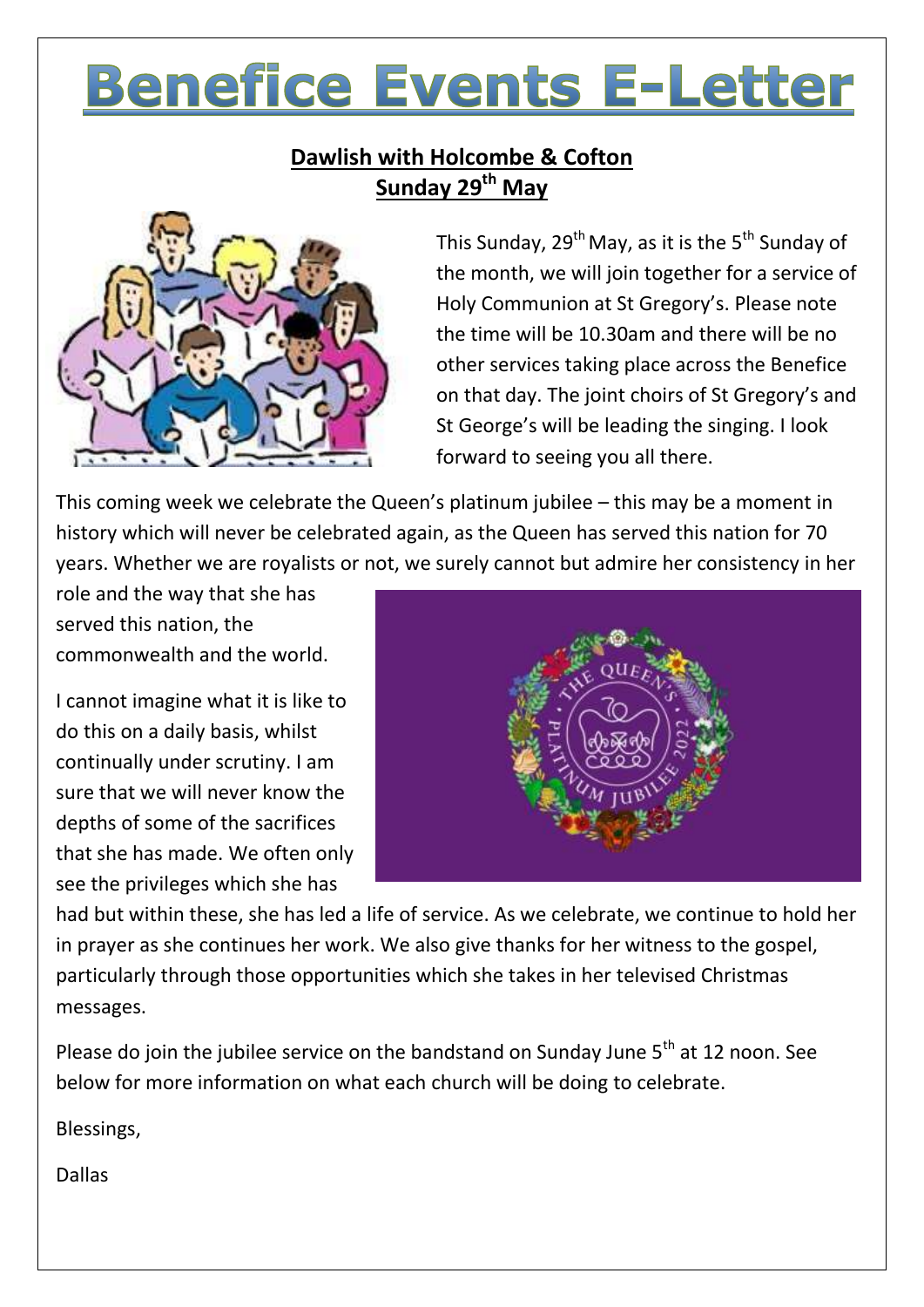

# **Notices**

# **Services**

1<sup>st</sup> June \*10am Midweek communion cancelled this week due to other events\*

5<sup>th</sup> June 8am St Gregory's – Holy Communion 9.30am St George's – Holy Communion 10am St Gregory's - Greg's @ 10 11am St Mary's – Morning Worship 12 noon Jubilee service at the bandstand, Dawlish

## ---------------------------------

## **Congratulations**

Congratulations to Richard Orr who has been selected for training for local lay ministry (as a Reader). Richard will start his training in September. Please pray for Richard and for Tracey as he begins this new phase of his journey of faith.

#### --------------------------------- **St Gregory's Prayer tree**

Prayer Tree: this is now back in the church. Please do leave your prayers on the tree. The prayer group which meets on a Tuesday morning used to pray the prayers left on the tree. This is now happening via Zoom. Therefore, those who are leading the Kids Swapshop have taken on the responsibility to pray for those on the prayer tree.



#### --------------------------------- **Prayer meeting:**

Information for the meeting on the  $31<sup>st</sup>$  is below: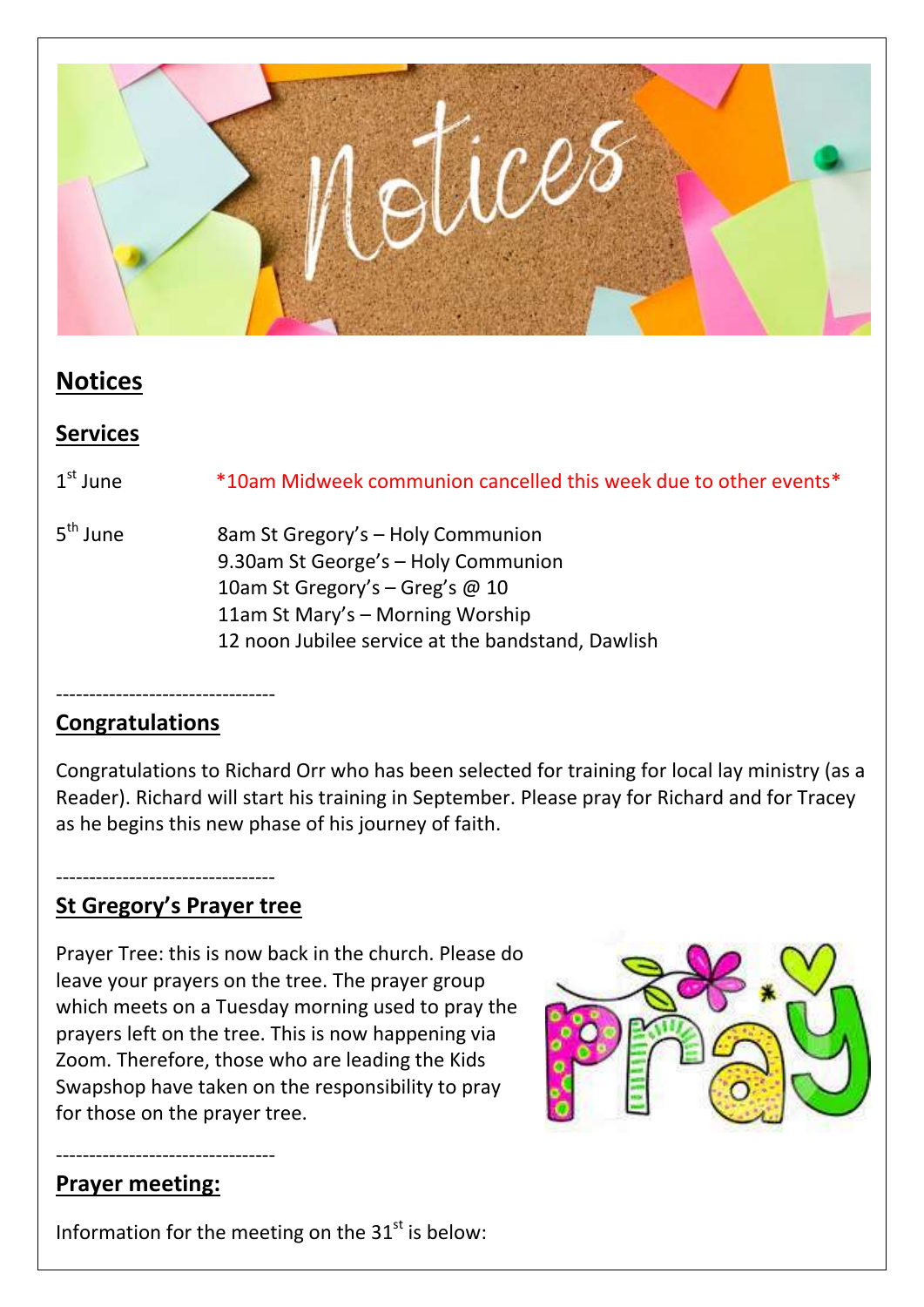**Topic:** Dallas Ayling's Zoom Meeting

**Time:** 31<sup>st</sup> May 2022 09:00 AM London

**Meeting ID:** 659 184 2294

**Passcode:** 995468

**Join Zoom Meeting:** [https://us02web.zoom.us/j/6591842294?pwd=hakfR92W-](https://us02web.zoom.us/j/6591842294?pwd=hakfR92W-WBnpI1CBn5jr6oxpSCzOg)[WBnpI1CBn5jr6oxpSCzOg](https://us02web.zoom.us/j/6591842294?pwd=hakfR92W-WBnpI1CBn5jr6oxpSCzOg)

There are a number of weddings happening over the next few weeks, across the Benefice, please do keep these couples in your prayers.

# --------------------------------- **Holy Communion – 1 st June / Jubilee Celebrations**

Due to the opening of the Flower festival and Exhibition at St. Gregory's on the 1st June there will be no service of Holy Communion at 10 am on that day.

# --------------------------------- **Jubilee Celebrations at St Gregory's & Bellringing**

Posters are available (see right) if you wish to take one away – A5 copies are available in the lower narthex as needed.

Just a reminder of the dates and times of the Jubilee Festival: Wed  $1<sup>st</sup>$  June -Friday  $3<sup>rd</sup>$  3rd June: 10-4pm, then Sat  $4^{\text{th}}$  June: 10-12and again from 2-4pm. There is a wedding taking place at 12:30pm.



Wednesday 1st - Friday 3rd June, 10am-4pm Saturday 4th June, 10am-12pm and 2pm-4pm Sunday worship 10am, Gregs@10

The bellringers will be ringing on Friday 3<sup>rd</sup>, from 10.30am, '70 minutes for 70 years'.

Please come and support all of the festivals happening in our churches; a lot of hard work has gone into each one and it is so disappointing if members of the Mission Community do not support by coming along. We're all very grateful and give thanks for those people who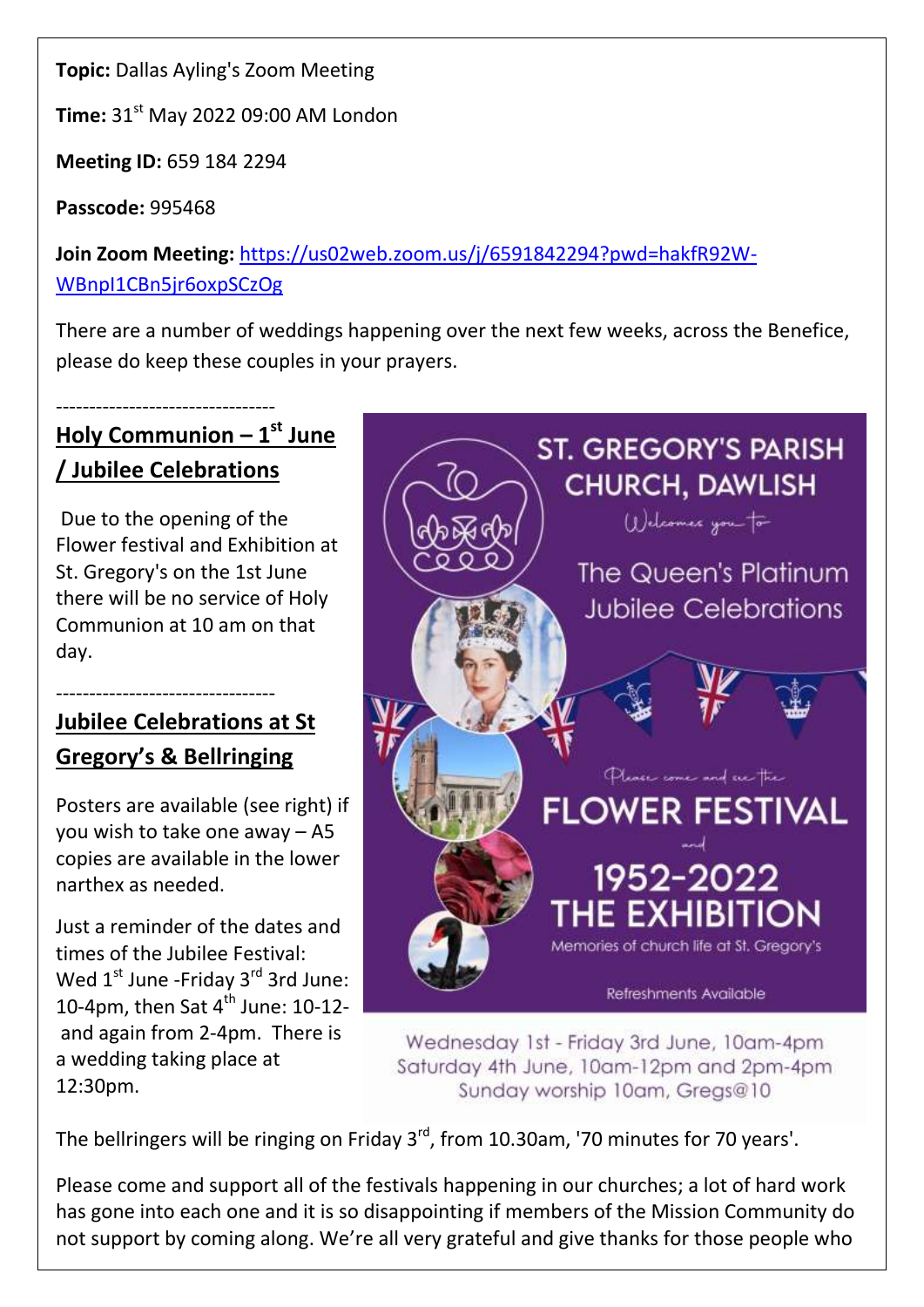have given their time and energy to the Jubilee Festivals, especially as we have had a short time to arrange them due to COVID restrictions.

Margaret Noel.

#### ---------------------------------

---------------------------------

### **Civic Service**

There will be a civic service led from the bandstand on Sunday  $5<sup>th</sup>$  June at 12 noon. This is a great opportunity to worship together in the centre of the town – please do come along if you can. Everyone is welcome.

# **Jubilee celebrations at St George's**

During the jubilee weekend – Thursday 2<sup>nd</sup> – Sunday 5<sup>th</sup> June, St George's Church, Holcombe will be open for visitors from 10am – 4pm each day and will be decorated to celebrate this momentous occasion. On Saturday we will be joining with the village hall at 12:30 for lunch – please do bring savoury food. St George's will be providing refreshments (tea, coffee and cake) at the church.



There will be the usual Sunday church service.

All welcome!

---------------------------------

# **The Queen's Platinum Jubilee - St Mary's Church Flower Festival**

This will be on 2nd – 5th June. Our Church will be open on Thursday, Friday, Saturday 11am – 3pm and Sunday 12 noon to 3pm offering refreshments.

---------------------------------

# **St. Gregory's Platinum Jubilee Service**

June 5<sup>th</sup> is Pentecost and the Platinum Jubilee so our services will be very special. The St. Greg's service will be in two parts - part 1 is a special Greg's@10 with the choir and the music group and Part 2 is the service for Dawlish on the lawn at 12 noon.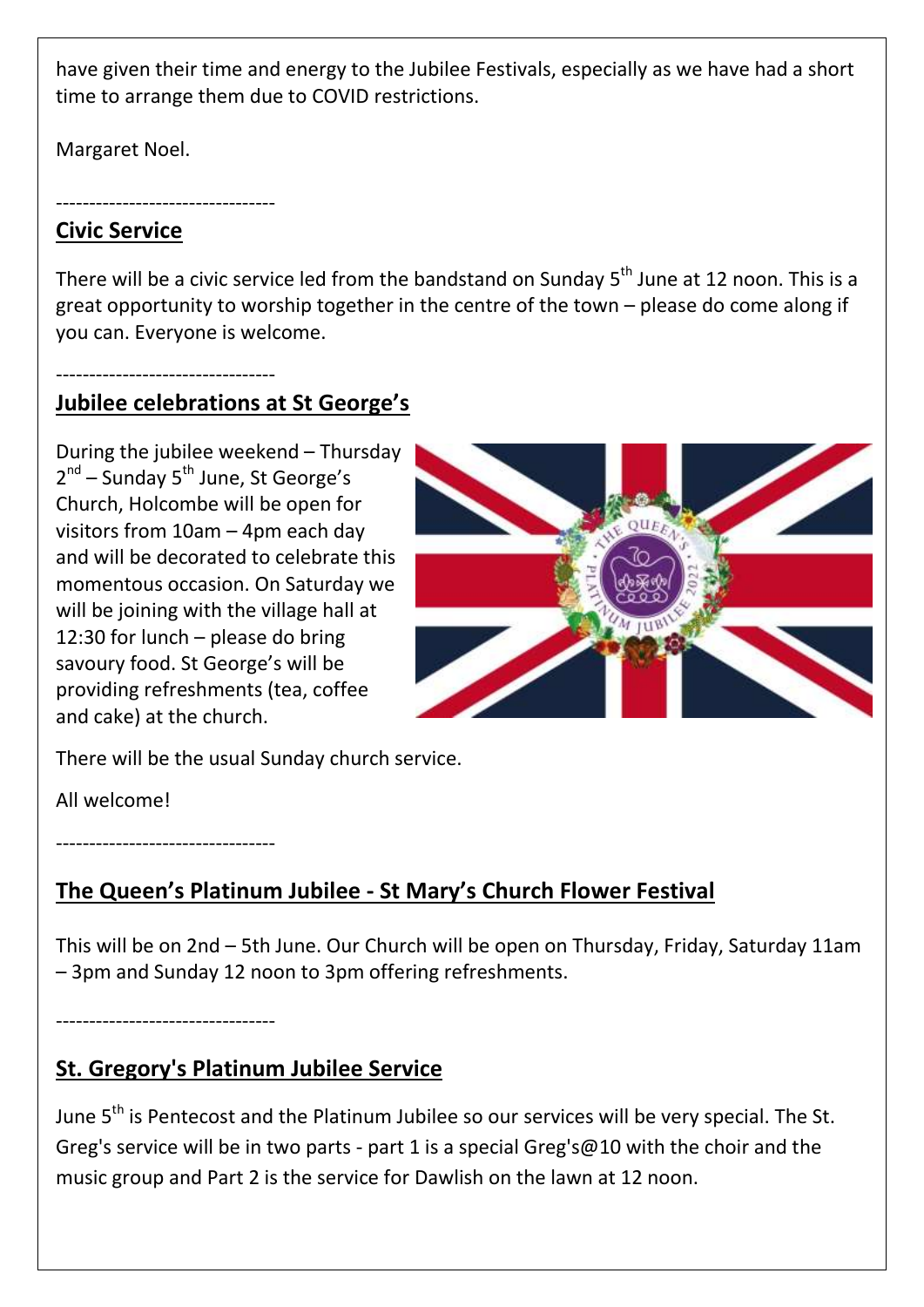We would like to include some memories and tributes to the Queen in our Greg's@10 celebration. If you have a memory or tribute you would be happy to share please call Margaret (01626 863148) or Will (01626 866054).

# **Benefice Telephone Service on June 12 at 6:30pm**

--------------------------------

You are warmly invited to come to a service of Evening Prayer at St. Gregory's on Sunday,  $12^{th}$  June at 6:30 pm. We give a special telephone welcome to those who are unable to



attend Sunday worship in our churches due to illness or disability.

To join the service from home call 0330 088 1927 and then enter the access code 2132492, or come to St. Gregory's and join us in person.

---------------------------------

# **Safeguarding for all PCC and DCC members and Pastoral Visitors…**

All PCC and DCC members and all pastoral visitors are now asked to complete **two extra Safeguarding courses** – **Safeguarding Foundation and Domestic Abuse Awareness**. This is a new requirement since January of this year. These courses are available on line on the [National Safeguarding Training Portal.](https://safeguardingtraining.cofeportal.org/)

If you are a new PCC or DCC member, we have arranged a Safeguarding Training morning to



cover both Safeguarding Basic Awareness and Safeguarding Foundation at St. Mary's Hall on **Saturday, June 11th from 9:30 to 12:30.** The course will be delivered by Sue Davies, who is a volunteer trainer within the diocese. Please book a place as soon as possible by contacting Will Halse on 01626 866054 or emailing [willhalse@yahoo.co.uk.](mailto:willhalse@yahoo.co.uk)

Thank you! Penny Foster, Will Halse and Barbara Rains Your Safeguarding Reps

## **…and for Bell Ringers, Stewards, Chalice Assistants and Refreshment Helpers**

Bell Ringers, Stewards, Chalice Assistants and Refreshment Helpers are asked to complete the Safeguarding Basic

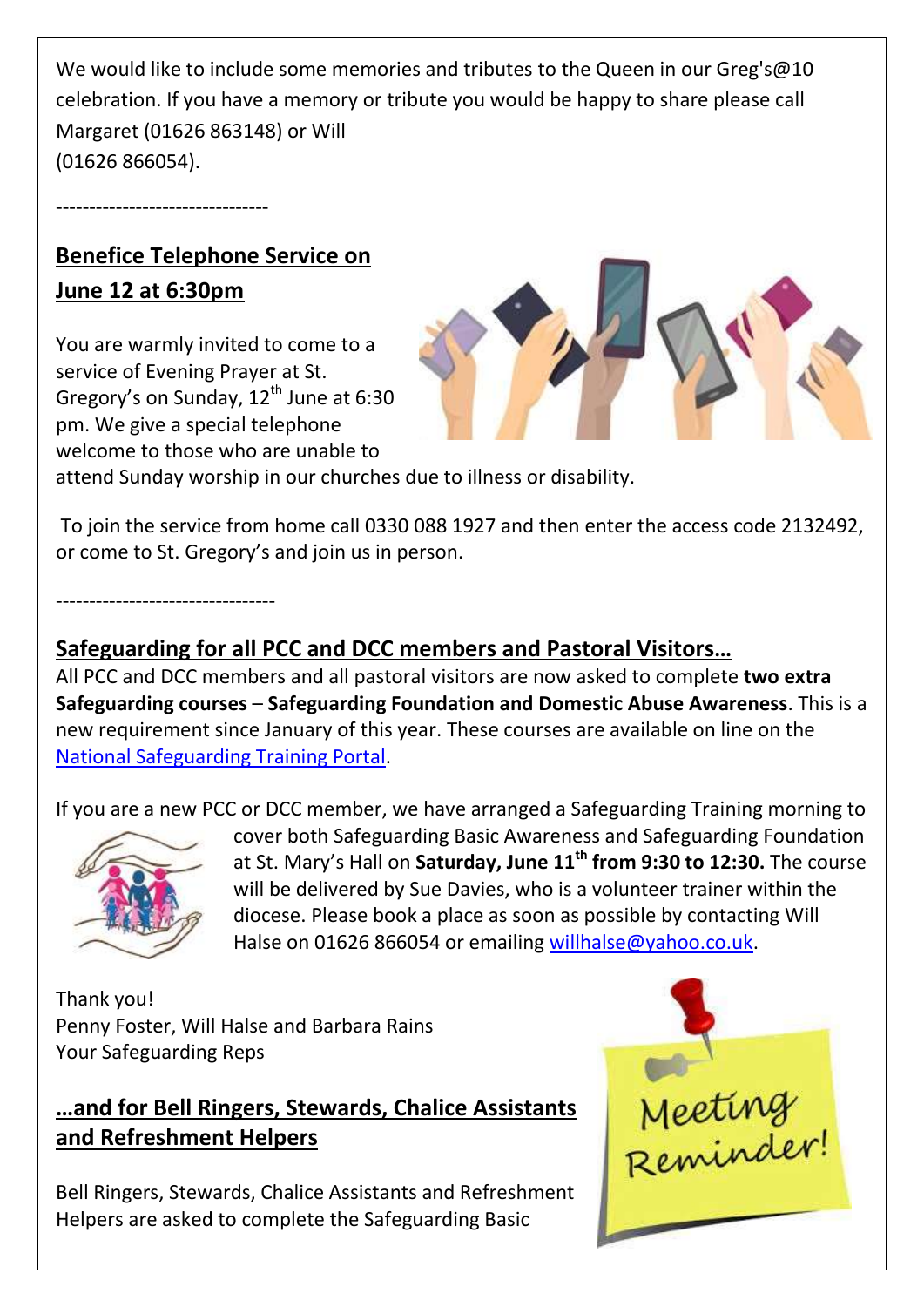Awareness course. This course is available on line on the [National Safeguarding Training](https://safeguardingtraining.cofeportal.org/)  [Portal.](https://safeguardingtraining.cofeportal.org/) For those who cannot complete the course on line there will be a **Safeguarding Basic Awareness** training session at **St Gregory's on 15th June from 6:30 to 7:45 pm**. This session is intended **for anyone** who would like to have Safeguarding Basic Awareness training. For more information or to attend, please contact Will Halse on 01626 866054 or email willhalse@yahoo.co.uk.

# **St Mary's PCC**

---------------------------------

St Mary's PCC will be taking place on Tuesday  $7<sup>th</sup>$  June, 10.45am at the church.

# --------------------------------- **Notice for churchwardens: Archdeacon's visitation**



Notice for churchwardens: the archdeacon's visitation will be taking place on Wednesday  $8<sup>th</sup>$ June at 7.30pm at St Matt's church, Exeter – EX1 2LJ. There are other dates available, but this is the nearest venue to us. Mike Moulds has spaces in his car if you need a lift! (Contact Mike directly).

Please do come and support those being sworn in if you can.

#### --------------------------------- **Julian Prayer - change of venue**

We will meet for quiet meditation and prayer on Tuesday  $31^{st}$  May at 2.30pm in St George's, as flower arranging will be in full swing in St Gregory's. All are welcome.

#### --------------------------------- **Village Churches' Ladies' Lunches**

The dates up until the summer holidays will be  $28<sup>th</sup>$  June and  $26<sup>th</sup>$  July. 12 noon at Amelia's, Cofton. All ladies who are members of or associated with, St George's and St Mary's are welcome to attend. Please let Chris Curd or Valerie Jeffrey know if you hope to attend by



the Sunday before. As always, last minute arrivals will be welcomed!!

# **Devon Ukrainian Association**

---------------------------------